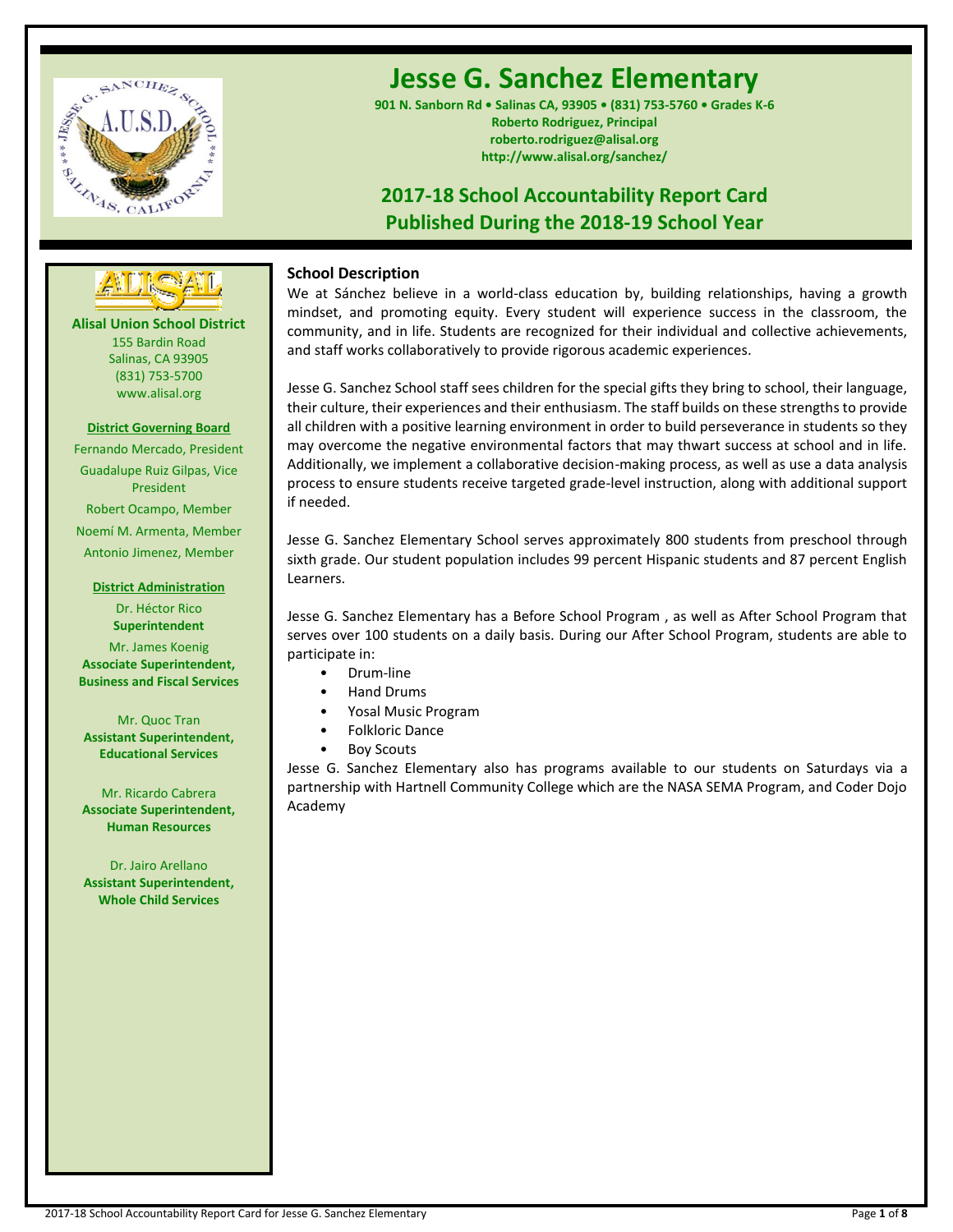# **About the SARC**

By February 1 of each year, every school in California is required by state law to publish a School Accountability Report Card (SARC). The SARC contains information about the condition and performance of each California public school. Under the Local Control Funding Formula (LCFF) all local educational agencies (LEAs) are required to prepare a Local Control and Accountability Plan (LCAP), which describes how they intend to meet annual school-specific goals for all pupils, with specific activities to address state and local priorities. Additionally, data reported in an LCAP is to be consistent with data reported in the SARC.

- For more information about SARC requirements, see the California Department of Education (CDE) SARC web page at [https://www.cde.ca.gov/ta/ac/sa/.](https://www.cde.ca.gov/ta/ac/sa/)
- For more information about the LCFF or LCAP, see the CDE LCFF web page at [https://www.cde.ca.gov/fg/aa/lc/.](https://www.cde.ca.gov/fg/aa/lc/)
- For additional information about the school, parents/guardians and community members should contact the school principal or the district office.

| 2017-18 Student Enrollment by Grade Level |                           |  |  |
|-------------------------------------------|---------------------------|--|--|
| <b>Grade Level</b>                        | <b>Number of Students</b> |  |  |
| Kindergarten                              | 136                       |  |  |
| Grade 1                                   | 104                       |  |  |
| Grade 2                                   | 131                       |  |  |
| Grade 3                                   | 119                       |  |  |
| Grade 4                                   | 100                       |  |  |
| Grade 5                                   | 91                        |  |  |
| Grade 6                                   | 151                       |  |  |
| <b>Total Enrollment</b>                   | 832                       |  |  |

| 2017-18 Student Enrollment by Group        |                                    |  |  |  |
|--------------------------------------------|------------------------------------|--|--|--|
| Group                                      | <b>Percent of Total Enrollment</b> |  |  |  |
| <b>Black or African American</b>           | 0.0                                |  |  |  |
| American Indian or Alaska Native           | 0.0                                |  |  |  |
| Asian                                      | 0.0                                |  |  |  |
| Filipino                                   | 0.0                                |  |  |  |
| <b>Hispanic or Latino</b>                  | 99.8                               |  |  |  |
| <b>Native Hawaiian or Pacific Islander</b> | 0.0                                |  |  |  |
| White                                      | 0.1                                |  |  |  |
| <b>Socioeconomically Disadvantaged</b>     | 99.3                               |  |  |  |
| <b>English Learners</b>                    | 90.1                               |  |  |  |
| <b>Students with Disabilities</b>          | 4.2                                |  |  |  |
| <b>Foster Youth</b>                        | 0.1                                |  |  |  |

# **A. Conditions of Learning**

#### **State Priority: Basic**

The SARC provides the following information relevant to the State priority: Basic (Priority 1):

- Degree to which teachers are appropriately assigned and fully credentialed in the subject area and for the pupils they are teaching;
- Pupils have access to standards-aligned instructional materials; and
- School facilities are maintained in good repair

| <b>Teacher Credentials</b>                         |           |           |       |  |  |  |
|----------------------------------------------------|-----------|-----------|-------|--|--|--|
| <b>Jesse G. Sanchez Elementary</b>                 | $16 - 17$ | $17 - 18$ | 18-19 |  |  |  |
| <b>With Full Credential</b>                        | 36        | 34        | 28    |  |  |  |
| Without Full Credential                            | 4         | 3         | 2     |  |  |  |
| <b>Teaching Outside Subject Area of Competence</b> | 0         | o         |       |  |  |  |
| <b>Alisal Union School District</b>                | $16 - 17$ | $17 - 18$ | 18-19 |  |  |  |
| <b>With Full Credential</b>                        |           |           |       |  |  |  |
| <b>Without Full Credential</b>                     |           |           |       |  |  |  |
| <b>Teaching Outside Subject Area of Competence</b> |           |           |       |  |  |  |

| Teacher Misassignments and Vacant Teacher Positions at this School      |  |  |  |  |  |  |  |
|-------------------------------------------------------------------------|--|--|--|--|--|--|--|
| <b>Jesse G. Sanchez Elementary</b><br>$18-19$<br>$17 - 18$<br>$16 - 17$ |  |  |  |  |  |  |  |
| Teachers of English Learners                                            |  |  |  |  |  |  |  |
| <b>Total Teacher Misassignments</b>                                     |  |  |  |  |  |  |  |
| <b>Vacant Teacher Positions</b>                                         |  |  |  |  |  |  |  |

Note: "Misassignments" refers to the number of positions filled by teachers who lack legal authorization to teach that grade level, subject area, student group, etc.

\*Total Teacher Misassignments includes the number of Misassignments of Teachers of English Learners.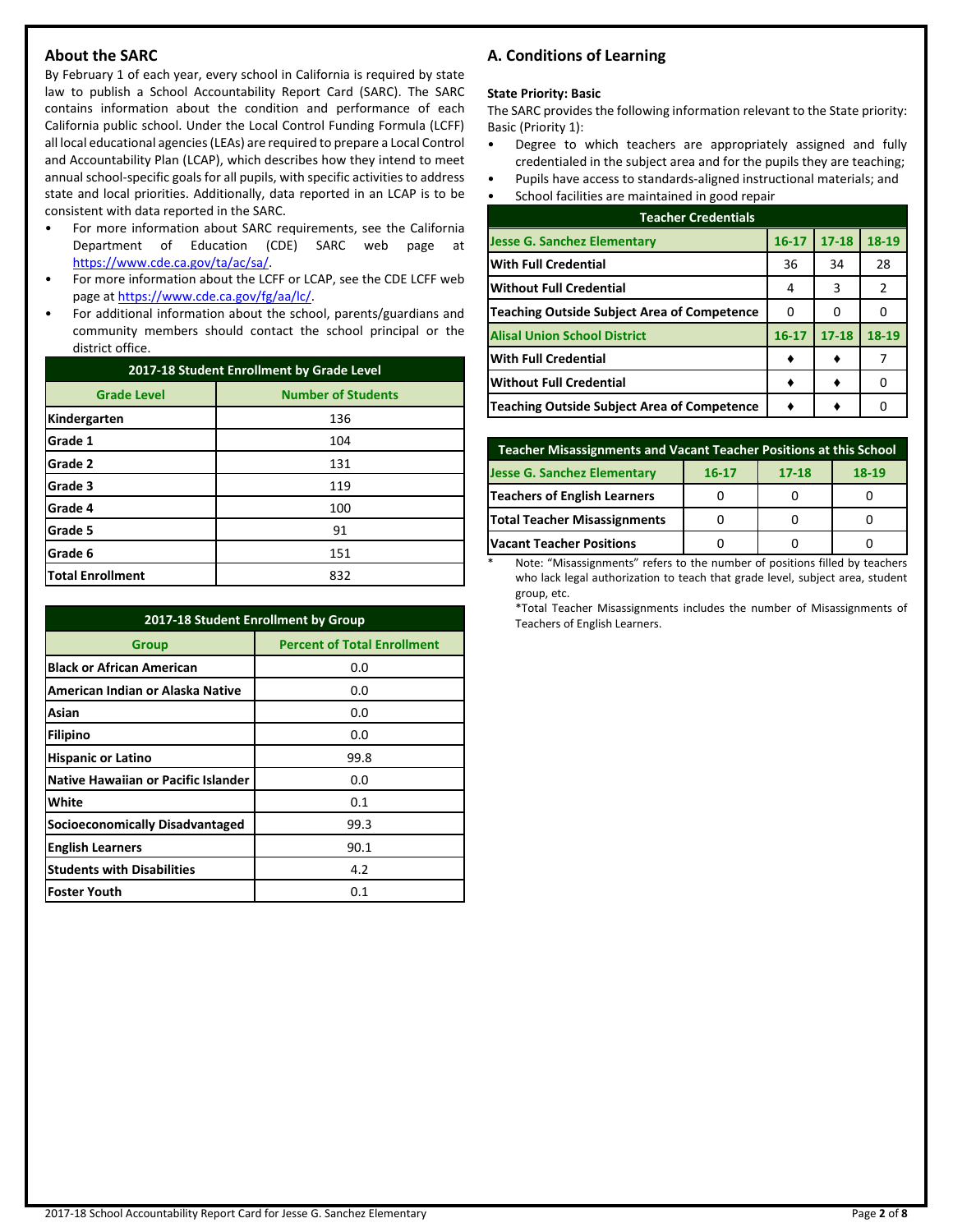# **Quality, Currency, Availability of Textbooks and Instructional Materials (School Year 2018-19)**

In order to meet requirements for common core state standards (CCSS), materials were updated as part of the 2018 adoption.

K-6 Wonders is used to teach all Language Arts standards. In K-6, teachers use Eureka Math.

| <b>Textbooks and Instructional Materials</b><br>Year and month in which data were collected: 2018 |                                                                                                          |             |  |  |  |
|---------------------------------------------------------------------------------------------------|----------------------------------------------------------------------------------------------------------|-------------|--|--|--|
| <b>Core Curriculum Area</b>                                                                       | <b>Textbooks and Instructional Materials/Year of Adoption</b>                                            |             |  |  |  |
| <b>Reading/Language Arts</b>                                                                      | McMillan / McGraw-Hill, Wonders- K-3, Adopted 2017<br>McMillan / McGraw-Hill, Wonders- 4-6, Adopted 2018 |             |  |  |  |
|                                                                                                   | The textbooks listed are from most recent adoption:                                                      | Yes         |  |  |  |
|                                                                                                   | Percent of students lacking their own assigned textbook:                                                 | $\mathbf 0$ |  |  |  |
| <b>Mathematics</b>                                                                                | Eureka Math, Adopted 2018<br>The textbooks listed are from most recent adoption:                         | Yes         |  |  |  |
|                                                                                                   | Percent of students lacking their own assigned textbook:                                                 | $\Omega$    |  |  |  |
| <b>Science</b>                                                                                    | Delta Foss- (Kinder-5th grades) - Adopted 2007<br>McGraw-Hill- (6th grade) - Adopted 2006                |             |  |  |  |
|                                                                                                   | The textbooks listed are from most recent adoption:                                                      | Yes         |  |  |  |
|                                                                                                   | Percent of students lacking their own assigned textbook: 0                                               |             |  |  |  |
| <b>History-Social Science</b>                                                                     | McGraw-Hill, Vistas-Adopted 2006                                                                         |             |  |  |  |
|                                                                                                   | The textbooks listed are from most recent adoption:                                                      | Yes         |  |  |  |
|                                                                                                   | Percent of students lacking their own assigned textbook:                                                 | 0           |  |  |  |

Note: Cells with N/A values do not require data.

## **School Facility Conditions and Planned Improvements (Most Recent Year)**

A safety inspection checklist is used every month by the lead custodian to make sure our school is safe for all students, staff and parents. The lead custodian inspects the playground equipment to make sure it is in a safe condition for student use, the grounds and fields are also inspected for any dangerous debris such as broken glass, buildings are also inspected for any safety hazards or graffiti. All fire extinguishers are also checked to make sure they are charged and there access in unobstructed.

| <b>School Facility Good Repair Status (Most Recent Year)</b><br>Year and month in which data were collected: August, 2018 |                      |                                                            |  |  |  |
|---------------------------------------------------------------------------------------------------------------------------|----------------------|------------------------------------------------------------|--|--|--|
| <b>System Inspected</b>                                                                                                   | <b>Repair Status</b> | <b>Repair Needed and</b><br><b>Action Taken or Planned</b> |  |  |  |
| Systems:<br>Gas Leaks, Mechanical/HVAC, Sewer                                                                             | Good                 |                                                            |  |  |  |
| Interior:<br><b>Interior Surfaces</b>                                                                                     | Good                 |                                                            |  |  |  |
| Cleanliness:<br>Overall Cleanliness, Pest/ Vermin Infestation                                                             | Good                 |                                                            |  |  |  |
| Electrical:<br>Electrical                                                                                                 | Good                 |                                                            |  |  |  |
| <b>Restrooms/Fountains:</b><br>Restrooms, Sinks/ Fountains                                                                | Good                 |                                                            |  |  |  |
| Safety:<br>Fire Safety, Hazardous Materials                                                                               | Good                 |                                                            |  |  |  |
| Structural:<br>Structural Damage, Roofs                                                                                   | Good                 |                                                            |  |  |  |
| <b>External:</b><br>Playground/School Grounds, Windows/Doors/Gates/Fences                                                 | Good                 |                                                            |  |  |  |
| <b>Overall Rating</b>                                                                                                     | <b>Exemplary</b>     |                                                            |  |  |  |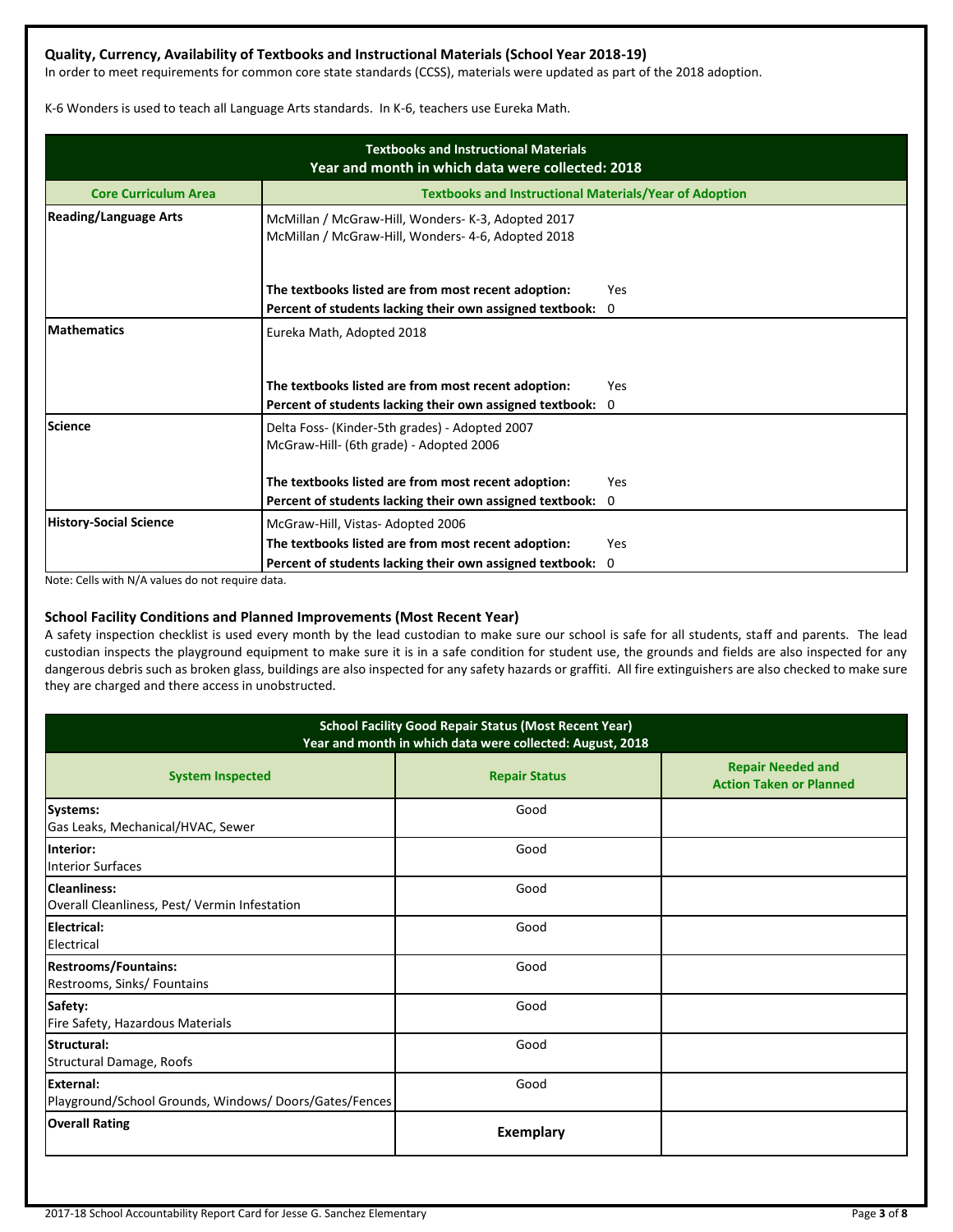# **B. Pupil Outcomes**

#### **State Priority: Pupil Achievement**

The SARC provides the following information relevant to the State priority: Pupil Achievement (Priority 4):

- **Statewide assessments** (i.e., California Assessment of Student Performance and Progress [CAASPP] System, which includes the Smarter Balanced Summative Assessments for students in the general education population and the California Alternate Assessments [CAAs] for English language arts/literacy [ELA] and mathematics given in grades three through eight and grade eleven. Only eligible students may participate in the administration of the CAAs. CAAs items are aligned with alternate achievement standards, which are linked with the Common Core State Standards [CCSS] for students with the most significant cognitive disabilities); and
- The percentage of students who have successfully completed courses that satisfy the requirements for entrance to the University of California and the California State University, or career technical education sequences or programs of study

| 2017-18 CAASPP Results for All Students |                                                                                       |       |         |                 |           |              |
|-----------------------------------------|---------------------------------------------------------------------------------------|-------|---------|-----------------|-----------|--------------|
|                                         | Percent of Students Meeting or Exceeding the State Standards<br>$(grades 3-8 and 11)$ |       |         |                 |           |              |
| <b>Subject</b>                          | <b>School</b>                                                                         |       |         | <b>District</b> |           | <b>State</b> |
|                                         | $16 - 17$                                                                             | 17-18 | $16-17$ | $17 - 18$       | $16 - 17$ | $17 - 18$    |
| IELA                                    | 23.0                                                                                  | 30.0  | 28.0    | 32.0            | 48.0      | 50.0         |
| Math                                    | 17.0                                                                                  | 24.0  | 21.0    | 23.0            | 37.0      | 38.0         |

Note: Percentages are not calculated when the number of students tested is ten or less, either because the number of students in this category is too small for statistical accuracy or to protect student privacy.

Note: ELA and mathematics test results include the Smarter Balanced Summative Assessment and the CAA. The "Percent Met or Exceeded" is calculated by taking the total number of students who met or exceeded the standard on the Smarter Balanced Summative Assessment plus the total number of students who met the standard (i.e., achieved Level 3–Alternate) on the CAAs divided by the total number of students who participated in both assessments.

#### **CAASPP Test Results in Science for All Students**

**Percent of Students Scoring at Proficient or Advanced (meeting or exceeding the state standards)**

|                | lineeting of exceeding the state standards, |               |                 |           |              |           |
|----------------|---------------------------------------------|---------------|-----------------|-----------|--------------|-----------|
| <b>Subject</b> |                                             | <b>School</b> | <b>District</b> |           | <b>State</b> |           |
|                | $16 - 17$                                   | $17 - 18$     | $16 - 17$       | $17 - 18$ | $16 - 17$    | $17 - 18$ |
| <b>Science</b> | N/A                                         | N/A           | N/A             | N/A       | N/A          | N/A       |
|                | .                                           | $\sim$ $\sim$ |                 |           |              |           |

Note: Cells with N/A values do not require data.

Note: The 2016–17 and 2017–18 data are not available. The CDE is developing a new science assessment based on the Next Generation Science Standards for California Public Schools (CA NGSS). The CAST was pilot-tested in spring 2017 and field-tested in spring 2018. The CAST will be administered operationally during the 2018–19 school year. The CAA for Science was pilot-tested for two years (i.e., 2016–17 and 2017–18) and the CAA for Science will be field-tested in 2018–19.

Note: Science test results include the CAST and the CAA for Science. The "Percent Met or Exceeded" is calculated by taking the total number of students who met or exceeded the standard on the CAST plus the total number of students who met the standard (i.e., achieved Level 3–Alternate) on the CAA for Science divided by the total number of students who participated on both assessments.

#### **State Priority: Other Pupil Outcomes**

The SARC provides the following information relevant to the State priority: Other Pupil Outcomes (Priority 8):

• Pupil outcomes in the subject area of physical education

| Grade |        | 2017-18 Percent of Students Meeting Fitness Standards |        |
|-------|--------|-------------------------------------------------------|--------|
| Level | 4 of 6 | 5 of 6                                                | 6 of 6 |
|       | 23.9   | 15.2                                                  | 3.3    |

Percentages are not calculated when the number of students tested is ten or less, either because the number of students in this category is too small for statistical accuracy or to protect student privacy.

| School Year 2017-18 CAASPP Assessment Results - English Language Arts (ELA)<br>Disaggregated by Student Groups, Grades Three through Eight and Eleven               |     |     |        |       |  |  |  |  |
|---------------------------------------------------------------------------------------------------------------------------------------------------------------------|-----|-----|--------|-------|--|--|--|--|
| <b>Number</b><br><b>Total</b><br>Percent<br><b>Percent</b><br><b>Student Group</b><br><b>Enrollment</b><br><b>Met or Exceeded</b><br><b>Tested</b><br><b>Tested</b> |     |     |        |       |  |  |  |  |
| <b>All Students</b>                                                                                                                                                 | 452 | 450 | 99.56  | 30.00 |  |  |  |  |
| Male                                                                                                                                                                | 229 | 227 | 99.13  | 24.67 |  |  |  |  |
| Female                                                                                                                                                              | 223 | 223 | 100.00 | 35.43 |  |  |  |  |
| <b>Hispanic or Latino</b>                                                                                                                                           | 449 | 448 | 99.78  | 30.13 |  |  |  |  |
| White                                                                                                                                                               | --  | $-$ | --     |       |  |  |  |  |
| <b>Socioeconomically Disadvantaged</b>                                                                                                                              | 450 | 448 | 99.56  | 30.13 |  |  |  |  |
| <b>English Learners</b>                                                                                                                                             | 405 | 403 | 99.51  | 28.29 |  |  |  |  |
| <b>Students with Disabilities</b>                                                                                                                                   | 33  | 33  | 100.00 | 9.09  |  |  |  |  |
| <b>Students Receiving Migrant Education Services</b>                                                                                                                | 14  | 13  | 92.86  | 30.77 |  |  |  |  |

Note: ELA test results include the Smarter Balanced Summative Assessment and the CAA. The "Percent Met or Exceeded" is calculated by taking the total number of students who met or exceeded the standard on the Smarter Balanced Summative Assessment plus the total number of students who met the standard (i.e., achieved Level 3–Alternate) on the CAAs divided by the total number of students who participated in both assessments.

Note: Double dashes (--) appear in the table when the number of students is ten or less, either because the number of students in this category is too small for statistical accuracy or to protect student privacy.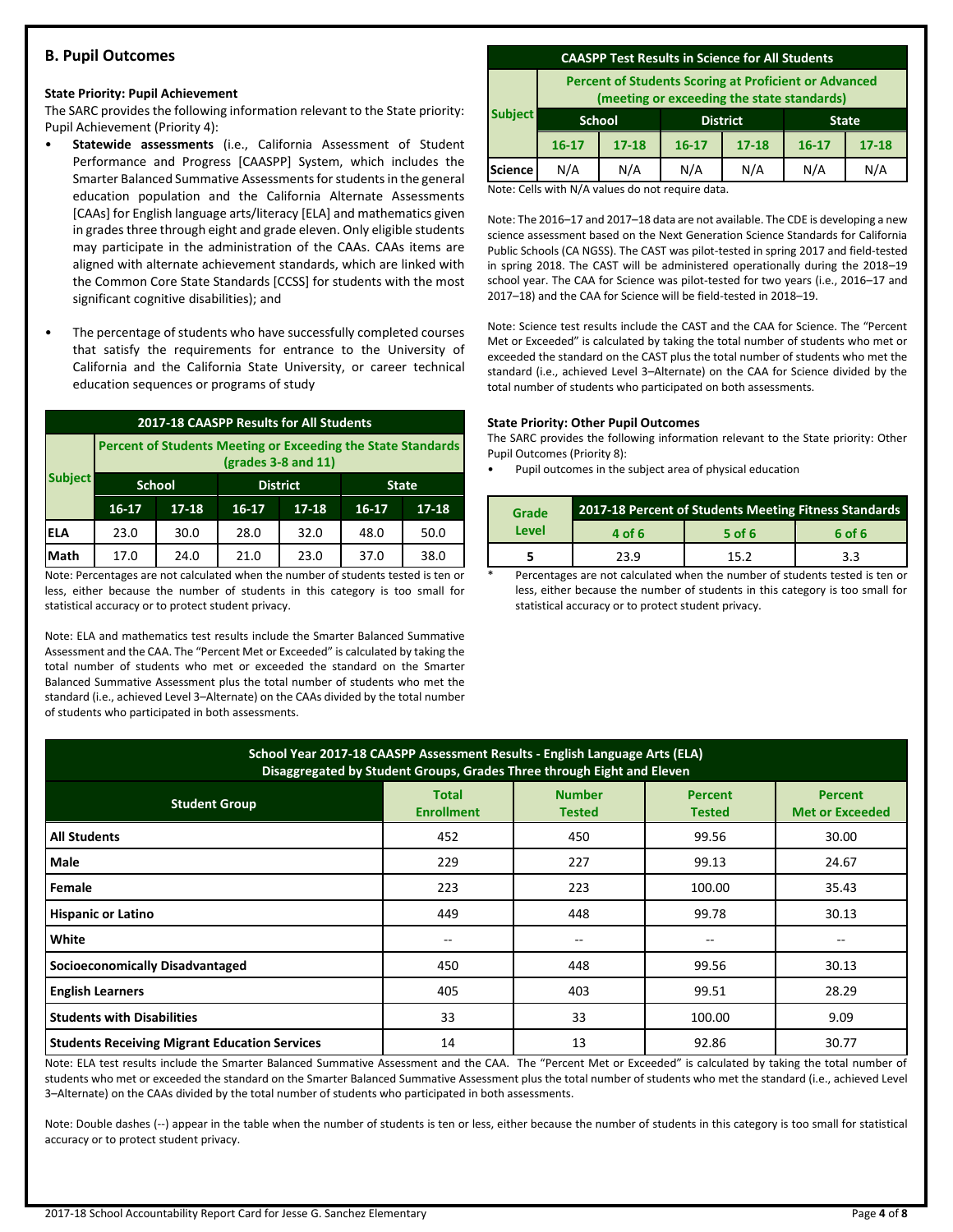Note: The number of students tested includes all students who participated in the test whether they received a score or not; however, the number of students tested is not the number that was used to calculate the achievement level percentages. The achievement level percentages are calculated using only students who received scores.

| School Year 2017-18 CAASPP Assessment Results - Mathematics<br>Disaggregated by Student Groups, Grades Three through Eight and Eleven                                      |     |     |       |       |  |  |  |  |
|----------------------------------------------------------------------------------------------------------------------------------------------------------------------------|-----|-----|-------|-------|--|--|--|--|
| <b>Number</b><br><b>Total</b><br><b>Percent</b><br><b>Percent</b><br><b>Student Group</b><br><b>Enrollment</b><br><b>Met or Exceeded</b><br><b>Tested</b><br><b>Tested</b> |     |     |       |       |  |  |  |  |
| <b>All Students</b>                                                                                                                                                        | 452 | 449 | 99.34 | 23.83 |  |  |  |  |
| <b>Male</b>                                                                                                                                                                | 229 | 226 | 98.69 | 25.66 |  |  |  |  |
| Female                                                                                                                                                                     | 223 | 223 | 100   | 21.97 |  |  |  |  |
| <b>Hispanic or Latino</b>                                                                                                                                                  | 449 | 447 | 99.55 | 23.94 |  |  |  |  |
| White                                                                                                                                                                      |     | $-$ |       |       |  |  |  |  |
| <b>Socioeconomically Disadvantaged</b>                                                                                                                                     | 450 | 447 | 99.33 | 23.94 |  |  |  |  |
| <b>English Learners</b>                                                                                                                                                    | 405 | 402 | 99.26 | 23.13 |  |  |  |  |
| <b>Students with Disabilities</b>                                                                                                                                          | 33  | 33  | 100   | 3.03  |  |  |  |  |
| <b>Students Receiving Migrant Education Services</b>                                                                                                                       | 14  | 13  | 92.86 | 30.77 |  |  |  |  |

Note: Mathematics test results include the Smarter Balanced Summative Assessment and the CAA. The "Percent Met or Exceeded" is calculated by taking the total number of students who met or exceeded the standard on the Smarter Balanced Summative Assessment plus the total number of students who met the standard (i.e., achieved Level 3–Alternate) on the CAAs divided by the total number of students who participated in both assessments.

Note: Double dashes (--) appear in the table when the number of students is ten or less, either because the number of students in this category is too small for statistical accuracy or to protect student privacy.

Note: The number of students tested includes all students who participated in the test whether they received a score or not; however, the number of students tested is not the number that was used to calculate the achievement level percentages. The achievement level percentages are calculated using only students who received scores.

# **C. Engagement**

#### **State Priority: Parental Involvement**

The SARC provides the following information relevant to the State priority: Parental Involvement (Priority 3):

• Efforts the school district makes to seek parent input in making decisions for the school district and each school site

#### **Opportunities for Parental Involvement (School Year 2018-19)**

During the 2018-2019 school year parents will have multiple opportunities to participate in their children's education. These opportunities included:

- Monthly School Site Council and English Language Advisory Committee Meetings
- Parenting Partners workshops
- Computer classes and English Classes offered by the MLK Family Resource Centet
- Parental involvement in classrooms as tutors
- Our classroom teachers offer evening parent workshops on at-home teaching strategies

Also all parents are always invited to participate in the following:

- Back-to-School Night in the fall and Open House in the spring
- Student of the Month awards assemblies
- Accelerated Reader Trimester Awards Assemblies
- Perfect Attendance Assemblies

Parents are encouraged to participate in their child's education by having an open communication with the classroom teacher.

For parent involvement opportunities please contact school principal, Roberto Rodriguez at: (831) 753-5760.

#### **State Priority: School Climate**

The SARC provides the following information relevant to the State priority: School Climate (Priority 6):

- Pupil suspension rates;
- Pupil expulsion rates; and
- Other local measures on the sense of safety.

#### **School Safety Plan**

Teachers, child supervisors, and administrators help monitor the school grounds during recess, before school, and after school. Visitors are required to check in at the office, where they receive a visitor's pass.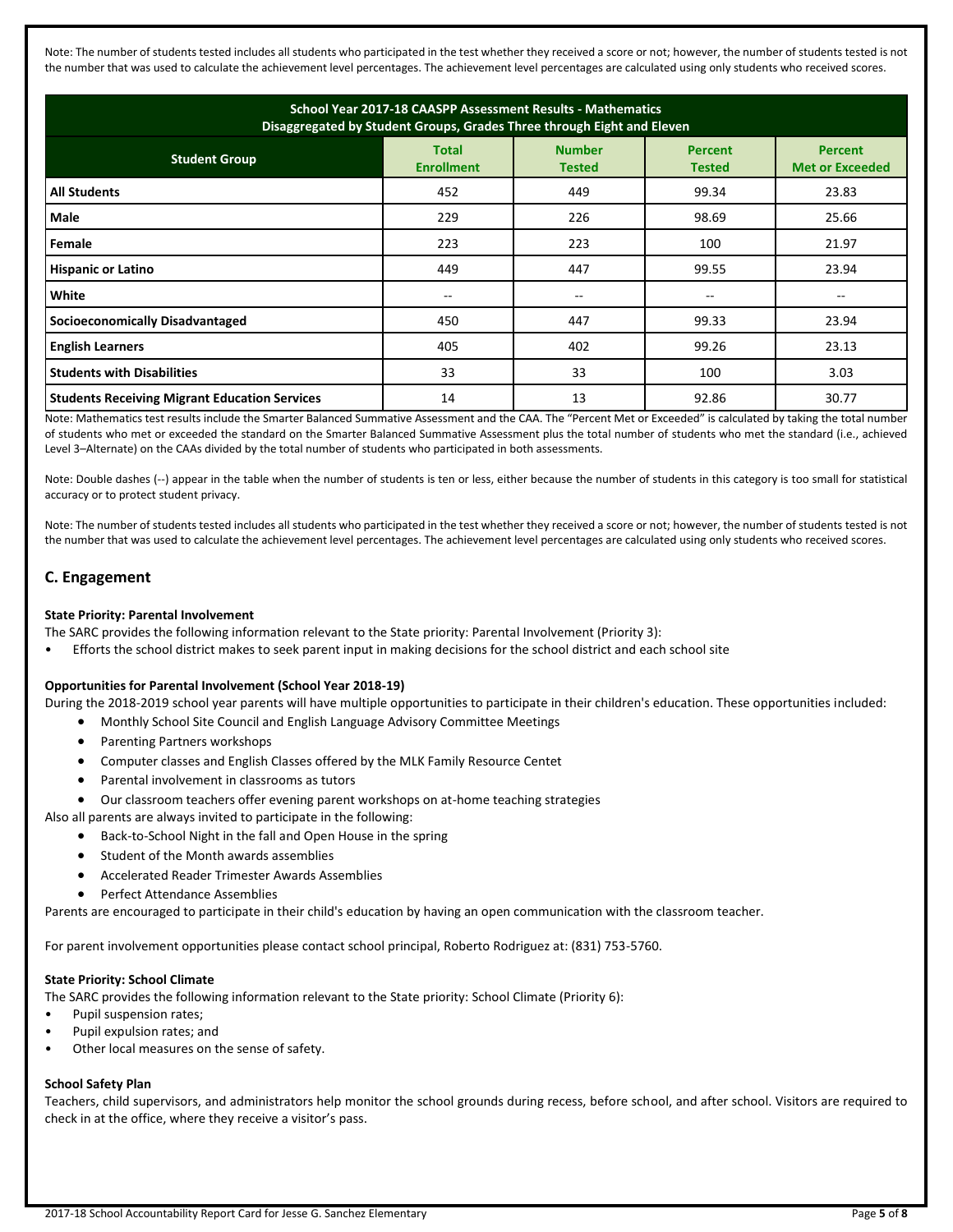The school safety plan focuses on procedures for fire drills and evacuation routes. It also includes steps for earthquake preparedness and lockdown procedures. Students practice fire drills on a monthly basis and earthquake drills twice during the year. Staff and students have been instructed on the steps to take in the event of an armed intruder on campus or nearby, and about appropriate lockdown procedures. This revision was presented to parents during a School Site Council meeting in the Winter of 2018.

School gates are locked 15 minutes after children have been dropped off at the start of the school day, and access to the school is limited to the main entrance. This helps prevent unauthorized visitors from entering the campus during the school day. The gates are opened again 10 minutes before the end of the school day while students are being picked up.

We review these procedures with staff and parents at the beginning of the school year at staff meetings, parent meetings, and in parent memos. We review them again throughout the school year as needed. School staff continues to received training on Positive Behavior and Intervention Support, PBIS, a school wide discipline plan designed to reward positive student behavior.

| <b>Suspensions and Expulsions</b> |         |         |         |  |  |
|-----------------------------------|---------|---------|---------|--|--|
| <b>School</b>                     | 2015-16 | 2016-17 | 2017-18 |  |  |
| <b>Suspensions Rate</b>           | 0.0     | 0.0     | 2.3     |  |  |
| <b>Expulsions Rate</b>            | 0.0     | 0.0     | 0.0     |  |  |
| <b>District</b>                   | 2015-16 | 2016-17 | 2017-18 |  |  |
| <b>Suspensions Rate</b>           | 1.0     | 0.5     | 1.5     |  |  |
| <b>Expulsions Rate</b>            | 0.0     | 0.0     | 0.0     |  |  |
| <b>State</b>                      | 2015-16 | 2016-17 | 2017-18 |  |  |
| <b>Suspensions Rate</b>           | 3.7     | 3.7     | 3.5     |  |  |
| <b>Expulsions Rate</b>            | 0.1     | 0.1     | 0.1     |  |  |

# **D. Other SARC Information**

The information in this section is required to be in the SARC but is not included in the state priorities for LCFF.

| Academic Counselors and Other Support Staff at this School |    |  |  |  |
|------------------------------------------------------------|----|--|--|--|
| <b>Number of Full-Time Equivalent (FTE)</b>                |    |  |  |  |
| <b>Academic Counselor</b>                                  | 0  |  |  |  |
| <b>Counselor (Social/Behavioral or Career Development)</b> |    |  |  |  |
| Library Media Teacher (Librarian)                          |    |  |  |  |
| Library Media Services Staff (Paraprofessional)            | .5 |  |  |  |
| Psychologist                                               | .5 |  |  |  |
| <b>Social Worker</b>                                       | 0  |  |  |  |
| <b>Nurse</b>                                               | 0  |  |  |  |
| Speech/Language/Hearing Specialist                         | .5 |  |  |  |
| <b>Resource Specialist (non-teaching)</b>                  |    |  |  |  |
| Other                                                      |    |  |  |  |
| <b>Average Number of Students per Staff Member</b>         |    |  |  |  |
| <b>Academic Counselor</b>                                  |    |  |  |  |

One Full Time Equivalent (FTE) equals one staff member working full time; one FTE could also represent two staff members who each work 50 percent of full time.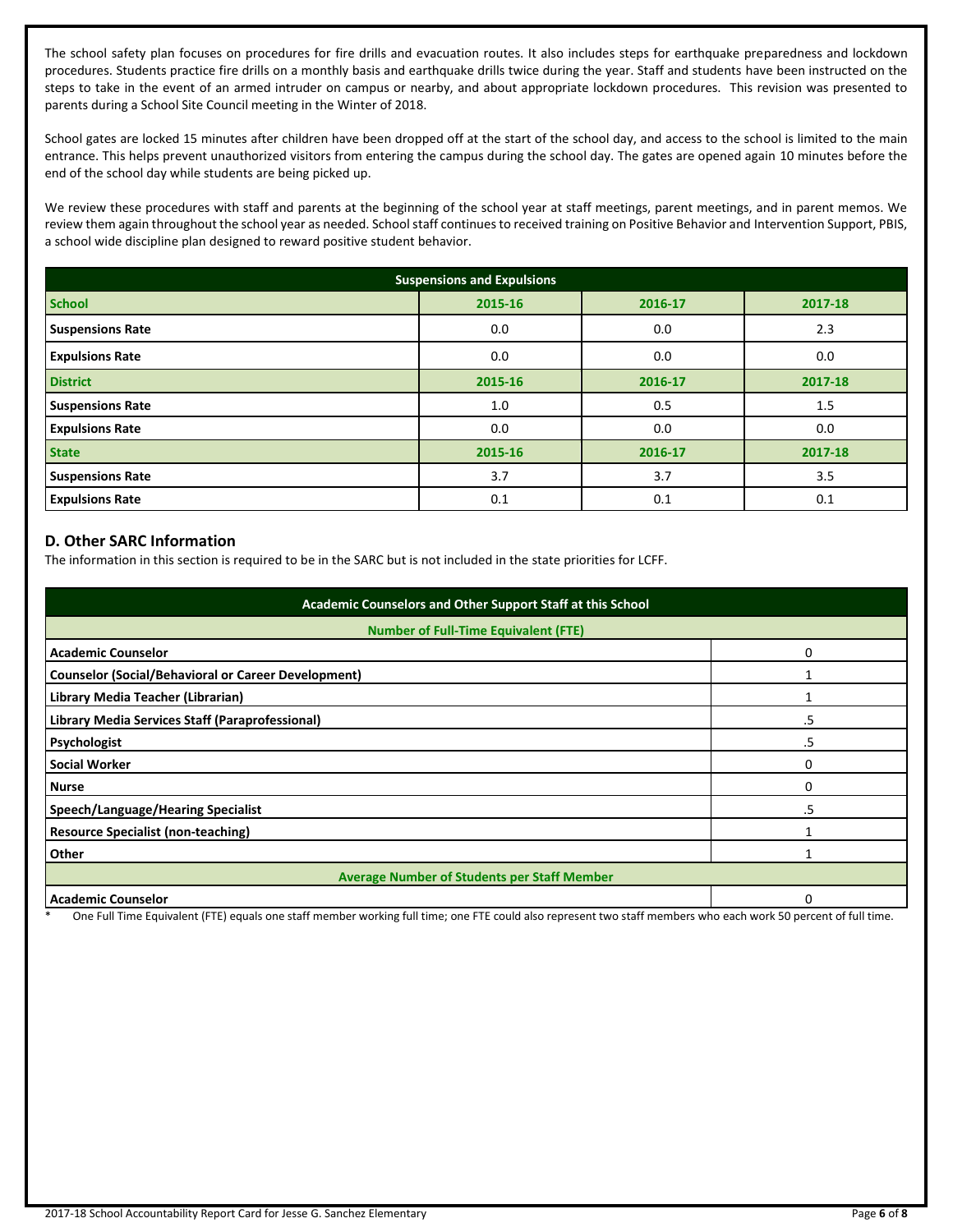| Average Class Size and Class Size Distribution (Elementary) |         |          |         |                              |   |                                                 |                |   |   |  |                                 |  |
|-------------------------------------------------------------|---------|----------|---------|------------------------------|---|-------------------------------------------------|----------------|---|---|--|---------------------------------|--|
|                                                             |         |          |         | <b>Number of Classrooms*</b> |   |                                                 |                |   |   |  |                                 |  |
| <b>Average Class Size</b><br>Grade                          |         | $1 - 20$ |         | 21-32                        |   |                                                 | $33+$          |   |   |  |                                 |  |
|                                                             | 2015-16 | 2016-17  | 2017-18 |                              |   | 2015-16   2016-17   2017-18   2015-16   2016-17 |                |   |   |  | 2017-18 2015-16 2016-17 2017-18 |  |
| К                                                           | 28      | 26       | 27      |                              |   |                                                 | 4              | 5 | 5 |  |                                 |  |
|                                                             | 25      | 27       | 26      | $\overline{2}$               |   |                                                 | 3              | 5 | 4 |  |                                 |  |
| $\overline{2}$                                              | 22      | 23       | 22      | 3                            |   | 3                                               | $\overline{2}$ | 5 | 3 |  |                                 |  |
| 3                                                           | 27      | 22       | 24      |                              | 3 |                                                 | 4              | 2 | 5 |  |                                 |  |
| 4                                                           | 31      | 26       | 25      |                              |   |                                                 | 5              | 4 | 4 |  |                                 |  |
| 5                                                           | 25      | 31       | 30      |                              |   |                                                 | 4              | 5 | 3 |  |                                 |  |
| 6                                                           | 28      | 24       | 30      |                              |   |                                                 | 4              | 4 | 5 |  |                                 |  |

Number of classes indicates how many classes fall into each size category (a range of total students per class).

#### **Professional Development provided for Teachers**

The major areas of professional development for teachers included the following:

#### **2016-2017 School Year**

- Standards-based planning for instruction, learning and assessment
- English Language Development
- Engage NY curriculum in Language Arts and Math
- Bilingual Transference (for teachers facilitating Alternative Bilingual Education classes)
- Lesson Design and Engagement
- Coaching Cycles (for Academic Coaches)
- GLAD Training

#### **2017 - 2018 School Year**

- Reading Close Reading and Academic Discourse
- Standards-based planning for instruction, learning and assessment
- English Language Development
- Engage NY curriculum in Language Arts and Math
- Bilingual Transference (for teachers facilitating Alternative Bilingual Education classes)
- Lesson Design and Engagement
- Coaching Cycles (for Academic Coaches)

#### **2018-2019 School Year**

- Writing Using Wilda Storm Writing Strategies
- Standards-based planning for instruction, learning and assessment
- English Language Development
- Engage NY curriculum in Math
- Language Arts using Wonders Curriculum
- Bilingual Transference (for teachers facilitating Alternative Bilingual Education classes)
- Lesson Design and Engagement
- Coaching Cycles (for Academic Coaches)

Professional development was delivered through grade level sessions during Grade Level Release Time for classroom teachers, professional development days were planned throughout the year, teachers had site professional development as-well as district wide professional development. The district continues to offer training after school from all the different subject areas to all staff.

Teachers were supported during implementation by the site's Academic Coach.